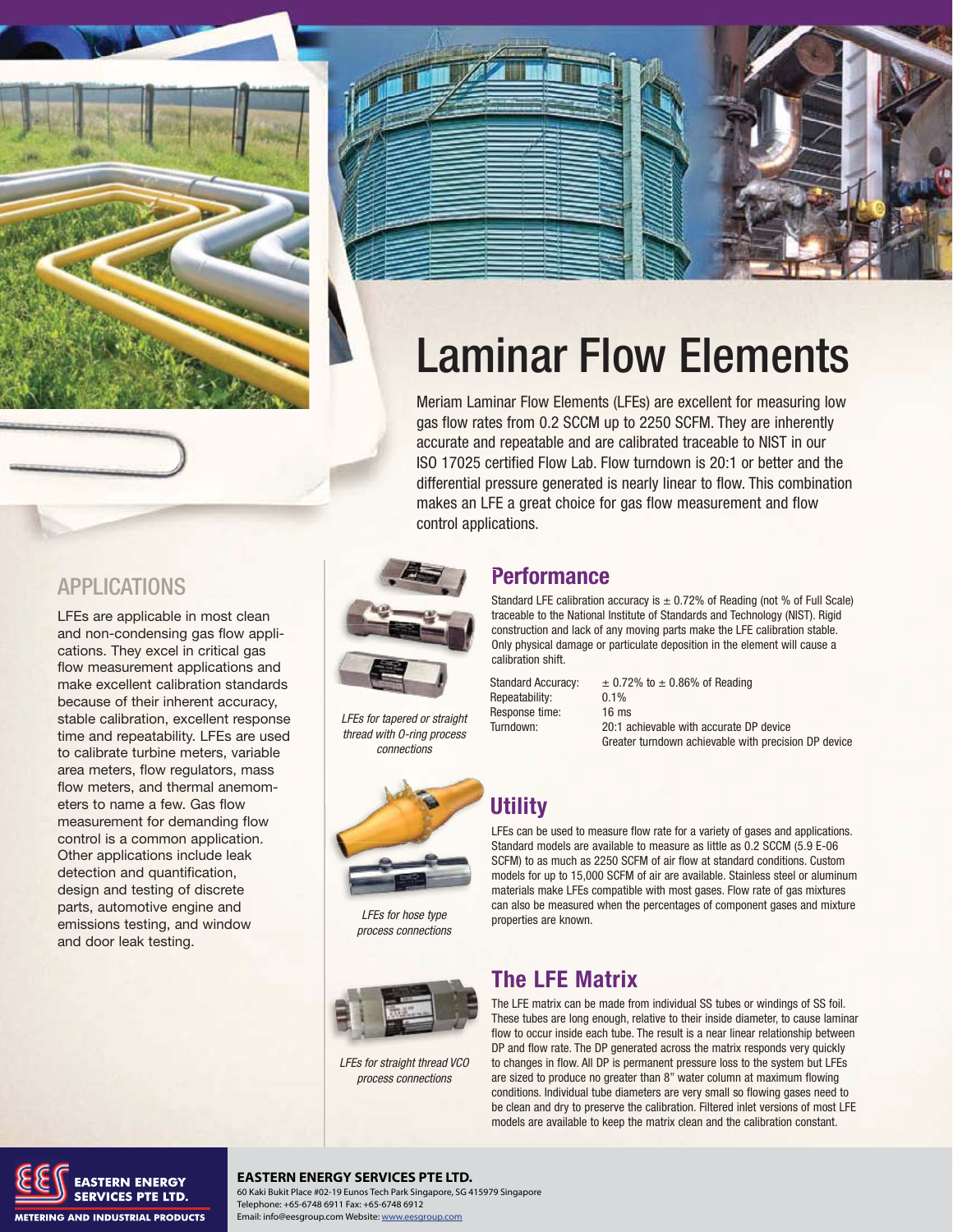



LFEs for flanged process connections

## **Calibration and Accuracy**

Meriam LFEs are calibrated with air at atmospheric conditions referenced to 29.92" mercury absolute (760mm Hg. Abs.) and 70ºF (21.1ºC). Each completed element is calibrated and traceable to the National Institute of Standards and Technology. Our Special Calibration Procedure #A-33544 is designed to meet the basic requirements of MIL-STD-45662A, ANSI Z540, 10CFR50 and MIL-Q-9858A.

Meriam LFEs are supplied with a reproducible flow curve in terms of SCFM versus inches of water differential pressure. Correction factors are included to cover an inlet pressure range from 26 to 36" Hg Abs. and an inlet temperature from 50ºF to 150ºF. For special flow applications, contact Meriam with complete flow information. The rated accuracy\* of all Meriam LFEs is percentage of actual reading; not the much wider percentage of full scale flow rate tolerance of other devices.



Filtered inlet LFE's available for intake measurment applications

### **\*Accuracy Levels Available: \*A**

Master Calibration  $\pm 0.64\%$  of Actual Readingth

Commercial Calibration  $\pm 0.72$ % of Actual Reading<sup>†</sup> Independent Lab Calibration  $\pm 0.50\%$  of Actual Reading or better, consult factory

 $\dagger$   $\pm$  0.86% Reading for full scale flow of 1000 SCFM or higher  $\uparrow$  ± 0.70% Reading for full scale flow of 1000 SCFM or higher



# **LFS-1 Flow Measurement System 50MC2-T Series**

The LFS-1 Flow Measurement System for Meriam LFEs provides a superior gas flow measurement solution. The integral flow computer makes real time corrections for changes in differential pressure, static pressure, temperature and relative humidity to provide the most accurate results possible. All LFS packages include complete instrumentation, system calibration and NIST traceable documentation.



- LFE for flows of 400 SCFM to 2250 SCFM
- No straight run requirements upstream of inline filter assembly
- Mechanism allows end user to change filter with virtually no effect on the calibration curve (no more than  $\pm 0.3\%$ )



### **EASTERN ENERGY SERVICES PTE LTD.**

60 Kaki Bukit Place #02-19 Eunos Tech Park Singapore, SG 415979 Singapore Telephone: +65-6748 6911 Fax: +65-6748 6912 Email: info@eesgroup.com Website: www.eesgroup.com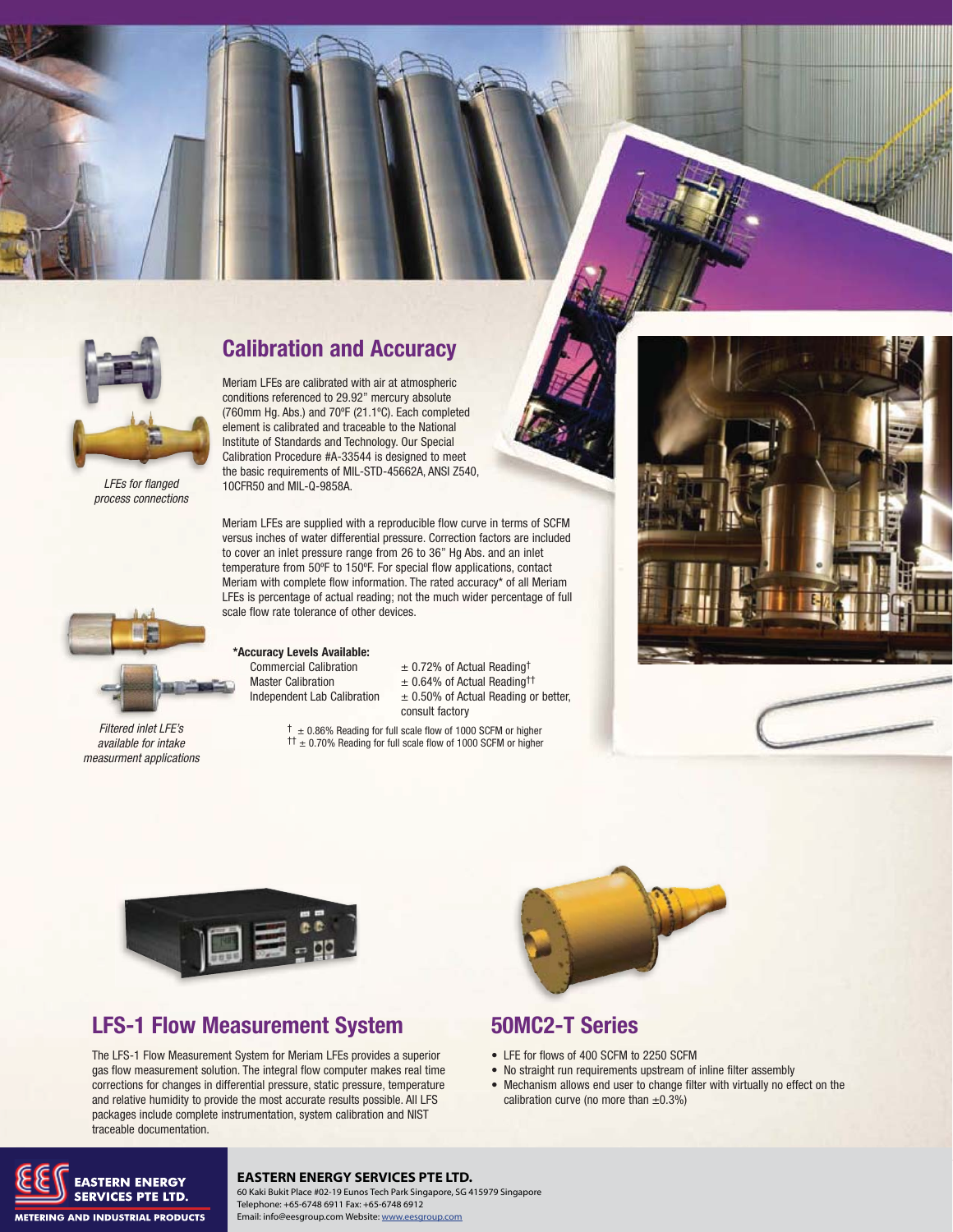

# LFS-1 Flow Measurement System LFE

The LFS-1 Flow Measurement System for Meriam LFEs takes advantage of the wide flow turndown and the percent of Reading precision of the LFE, as well as Meriam's calibration expertise, to provide a superior gas flow measurement solution. The integral flow computer makes real time corrections for changes in differential pressure, static pressure, temperature and relative humidity to provide the most accurate results possible. Calibration coefficients for up to five (5) LFEs can be stored in memory and called up for later use with a push of a button. For control or data transmission purposes, the LFS-1 Flow Measurement System has both analog and digital outputs. 4–20 mA and 0–10 volts analog output options are ideal for control and recording functions. RS-232 and RS-485 digital communications are standard.

Special application requirements can often be accommodated by the LFS. For example, simultaneous flow measurement of two LFEs can be made and the summation of the two flows calculated and displayed. Or, for testing over a wide range for flow, the LFS can be set up to automatically switch from one LFE to an LFE of a different flow capacity as flow rate increases to a predetermined set point.

Meriam's LFS-1 provides standard system accuracy of  $\pm$  1.0% of Reading over a 10:1 flow turndown and  $\pm$  1.1% over 20:1 turndown. Calibration of the LFE and LFS-1 as a system makes this possible. Meriam can offer LFS accuracy as low as 0.60% of Reading over a 10:1 flow turndown by using better calibration standards. All LFS packages include complete instrumentation, system calibration and NIST traceable documentation. LFEs and systems cover gas flow ranges from 0.2 SCCM to 15,000 SCFM.





**METERING AND INDUSTRIAL PRODUCTS** 

### **EASTERN ENERGY SERVICES PTE LTD.**

**108 TECHNOLOGY PROCESS PTE LTD.**<br> **1088 FRANCES PTE LTD.** Telephone: +65-6748 6911 Fax: +65-6748 6912<br> **1088 FRANCES PTE LTD.** Telephone: +65-6748 6911 Fax: +65-6748 6912 Telephone: +65-6748 6911 Fax: +65-6748 6912 Email: info@eesgroup.com Website: www.eesgroup.com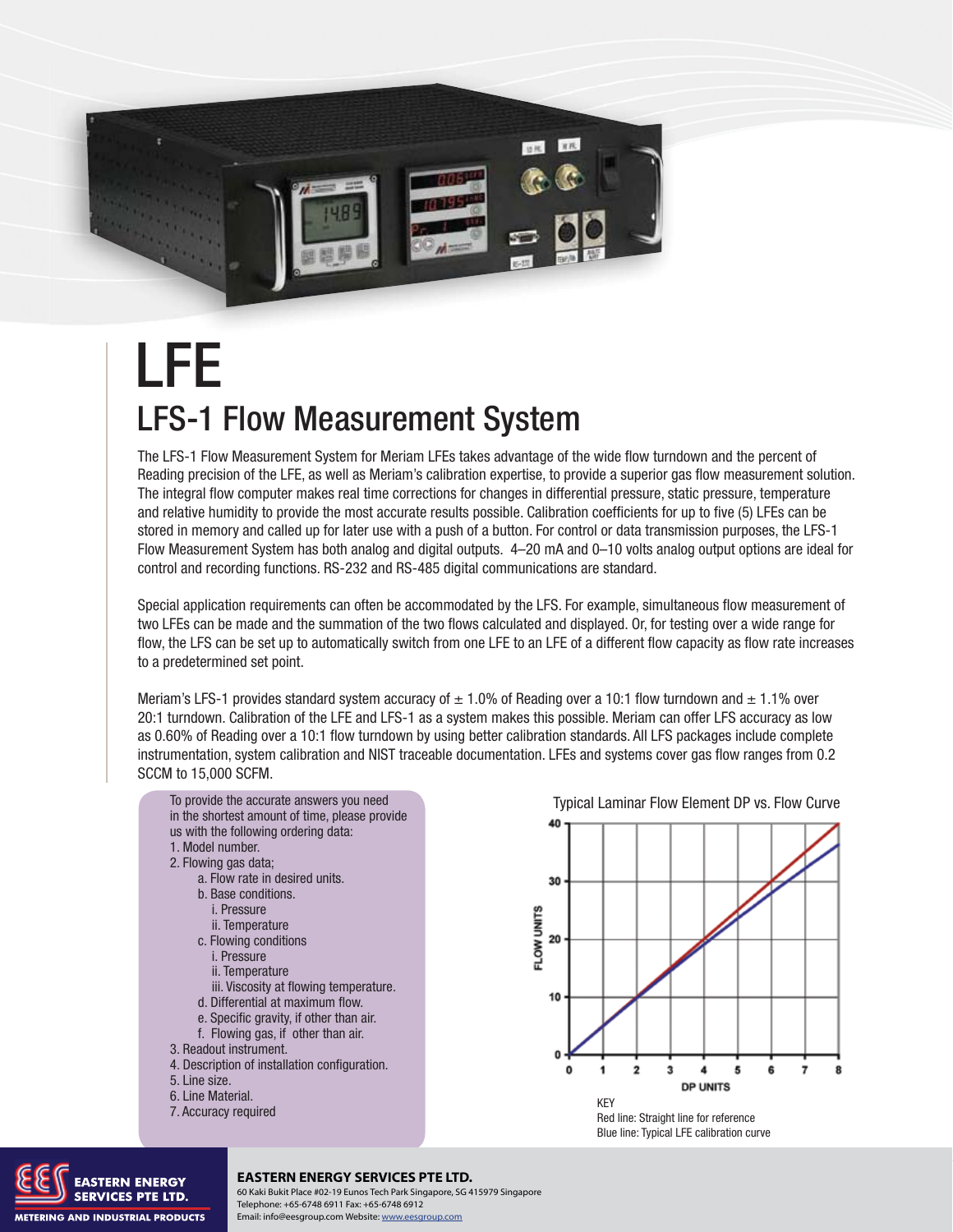



| <b>Model Number &amp; Description</b> |                                                                                                                                                                                                                               | Tube            | UNF x VCO<br>process conn                       | Nominal Air Flow Range<br>(29.92" Hg. Abs. & 70°F) |                | Max. DP   | Nominal Air Flow Range<br>(760 MM Hg. Abs. & 21.1°C) |         |                | <b>Max DP</b> |
|---------------------------------------|-------------------------------------------------------------------------------------------------------------------------------------------------------------------------------------------------------------------------------|-----------------|-------------------------------------------------|----------------------------------------------------|----------------|-----------|------------------------------------------------------|---------|----------------|---------------|
|                                       |                                                                                                                                                                                                                               | <b>Size</b>     | 1/4" SAE J1926<br>port, O-ring boss<br>DP conn. | SCFM*                                              | <b>PPM</b>     | In. $H20$ | CC/MIN*                                              | LPM*    | Kg/M           | MM $H20$      |
|                                       |                                                                                                                                                                                                                               | $\frac{1}{4}$ " | 50MT10-8                                        | 0.00019                                            | 1.42x10-5      | 4"        | 5.38                                                 | 0.00538 | $6.44x10^{-6}$ | 101.6         |
|                                       | 50MT10<br>Utilizes stainless steel<br>capillary tubes cemented<br>into a stainless steel body.<br>Inlet and outlet connections<br>are VCO type. Differential<br>pressure connections are 1/4"<br>SAE J1926 port, O-ring boss. | $\frac{1}{4}$ " | 50MT10-7                                        | 0.00062                                            | 4.64x10-5      | 4"        | 17.5                                                 | 0.0175  | $2.10x10^{-5}$ | 101.6         |
|                                       |                                                                                                                                                                                                                               | $\frac{1}{4}$ " | 50MT10-6                                        | 0.000124                                           | $9.28x10^{-5}$ | 4"        | 35.1                                                 | 0.0351  | $4.21x10^{-5}$ | 101.6         |
|                                       |                                                                                                                                                                                                                               | $\frac{1}{4}$ " | 50MT10-5                                        | 0.0025                                             | 1.87x10-4      | 4"        | 70.8                                                 | 0.0708  | 8.48x10-5      | 101.6         |
|                                       |                                                                                                                                                                                                                               | 1/a''           | 50MT10-4                                        | 0.0046                                             | $3.45x10^{-4}$ | 4"        | 130                                                  | 0.130   | 1.56x10-4      | 101.6         |
|                                       |                                                                                                                                                                                                                               | $\frac{1}{4}$ " | 50MT10-3                                        | 0.0081                                             | 6.07x10-4      | 4"        | 229                                                  | 0.229   | 2.75x10-4      | 101.6         |
|                                       |                                                                                                                                                                                                                               | $1/a$ "         | 50MT10-2                                        | 0.0149                                             | 0.00112        | 4"        | 422                                                  | 0.422   | 5.06x10-4      | 101.6         |
|                                       |                                                                                                                                                                                                                               | $\frac{1}{4}$ " | 50MT10-1                                        | 0.046                                              | 0.00344        | 4"        | 1300                                                 | 1.30    | 0.00156        | 101.6         |
|                                       | 50MT10<br>All stainless steel unit with<br>fused matrix, Inlet and<br>outlet connections are VCO<br>type. Differential pressure<br>connections are 1/4" SAE<br>J1926 port, 0-ring boss.                                       | 1/2"            | 50MT10-14                                       | 0.10                                               | 0.00749        | 8"        | 2830                                                 | 2.83    | 0.00339        | 203.2         |
|                                       |                                                                                                                                                                                                                               | 1/2"            | 50MT10-13                                       | 0.18                                               | 0.0135         | 8"        | 5100                                                 | 5.10    | 0.0061         | 203.2         |
|                                       |                                                                                                                                                                                                                               | 1/2"            | 50MT10-12                                       | 0.38                                               | 0.0285         | 8"        | 10700                                                | 10.8    | 0.0129         | 203.2         |
|                                       |                                                                                                                                                                                                                               | 1/2"            | 50MT10-11                                       | 0.70                                               | 0.0524         | 8"        | 19800                                                | 19.8    | 0.0237         | 203.2         |
|                                       |                                                                                                                                                                                                                               | 1/2"            | 50MT10-10                                       | 1.60                                               | 0.120          | 8"        | 45300                                                | 45.3    | 0.0543         | 203.2         |
|                                       |                                                                                                                                                                                                                               | $3/4$ "         | 50MT10-9                                        | 3.00                                               | 0.225          | 8"        | 85000                                                | 85.0    | 0.102          | 203.2         |
|                                       | 50MT20<br>All stainless steel unit with<br>fused matrix. Inlet and outlet<br>connections are VCO type.<br>Differential pressure connec-<br>tions are 1/4" SAE J1926 port.<br>O-ring boss.                                     | 1"              | 50MT20-1                                        | 7.5                                                | 0.562          | 8"        | 2.12x10 <sup>5</sup>                                 | 212     | 0.254          | 203.2         |
|                                       |                                                                                                                                                                                                                               | $1\frac{1}{2}$  | 50MT20-11/2                                     | 22                                                 | 1.65           | 8"        | 6.23x10 <sup>5</sup>                                 | 6.23    | 0.746          | 203.2         |
|                                       |                                                                                                                                                                                                                               | 2"              | 50MT20-2                                        | 40                                                 | 3.00           | 8"        | 1.13x10 <sup>6</sup>                                 | 1130    | 1.357          | 203.2         |

NOTES:

**METERING AND INDUSTRIAL PRODUCTS** 

1. The flows and differential pressure rating of production units are subject to a variation of plus or minus 10% from the nominal values listed above.

2. Each LFE unit is calibrated with air to Meriam flow standards which are traceable to the National Bureau of Standards. Meriam calibration flow curves are furnished with each unit.

3. A special service is available for those Meriam LFE units which are governed by quality programs requiring periodic recalibration. The Special Calibration Procedure A-33544 is designed to meet the basic requirements of 10CFR50, ANSI-Z540-I & ML-Q-9858A. Contact Meriam direct for information.

4. The catalog capacities refer to the following base conditions: Air, 29.92" Hg Abs., 70º F, 181.87 micropoises.

Base Reynold's Number: 300 at 8"  $H<sub>2</sub>0$ , 150 at 4"  $H<sub>2</sub>0$ .

5. SCFM\* - Equivalent air flow at base conditions listed above.

6. All units are offered with optional integral filter on inlet side except those marked (x). Removal or replacement of filter necessitates recalibration.

7. Rated flow pressure and temperature for standard units are 30 psig and 150ºF to maintain laminar flow, calibration, linearity and accuracy.

For higher pressure and temperature rating contact a Meriam Representative, or Meriam Process Technologies direct.

For sizing information, please consult Meriam's Technical / Sizing Bulletin F/N 501:215TECH or contact Meriam directly.

## Threaded Connections Available on LFEs



Telephone: +65-6748 6911 Fax: +65-6748 6912 Email: info@eesgroup.com Website: www.eesgroup.com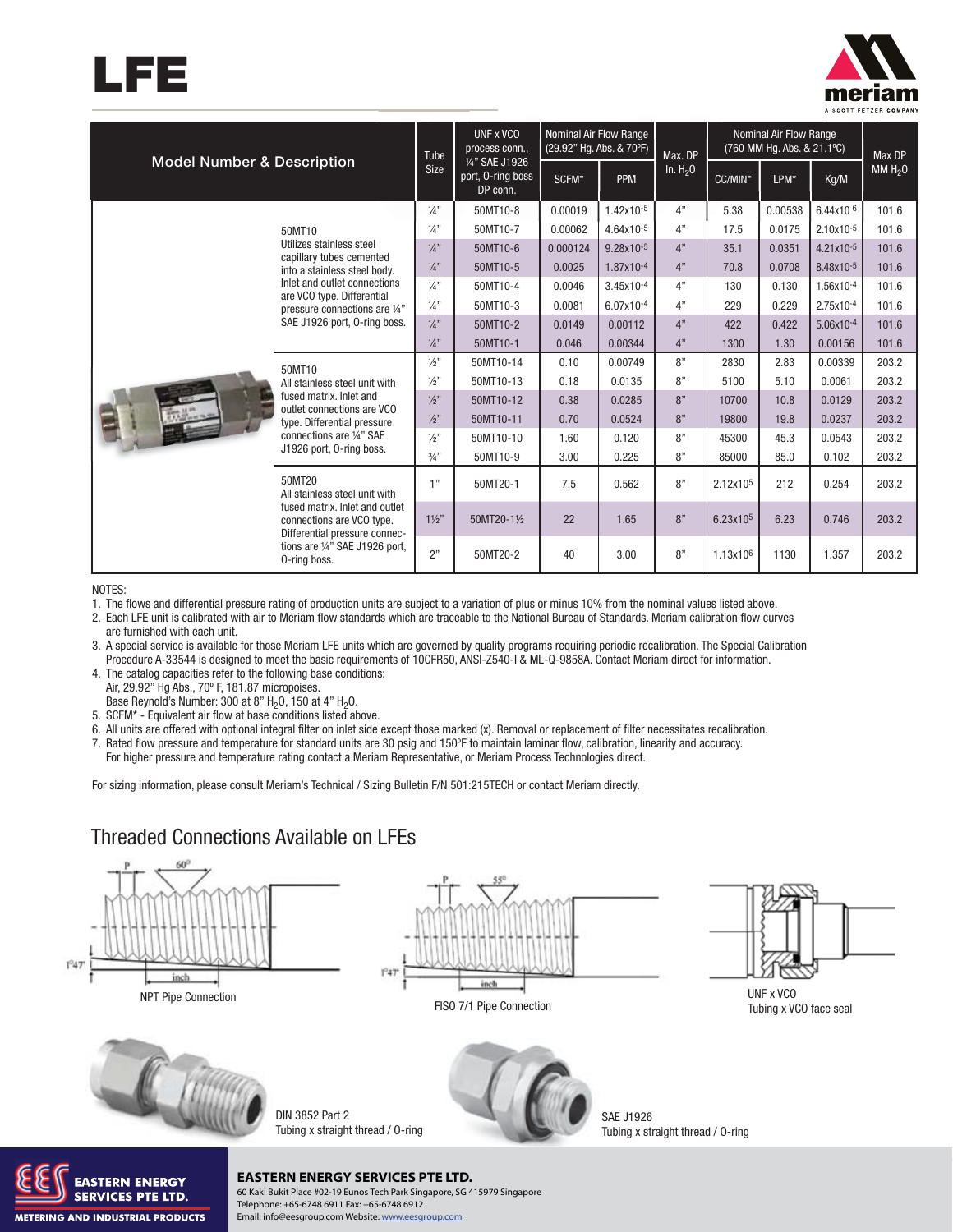| <b>Model Number &amp; Description</b>                                                                                                           | Pipe<br>Size    | <b>NPT</b><br>tapered<br>thread | <b>FISO 7/1</b><br>tapered<br>thread | <b>SAE J1926</b><br>straight<br>thread w/<br>O-ring | <b>DIN3852</b><br>Part 2<br>straight<br>thread w/<br>O-ring |
|-------------------------------------------------------------------------------------------------------------------------------------------------|-----------------|---------------------------------|--------------------------------------|-----------------------------------------------------|-------------------------------------------------------------|
|                                                                                                                                                 |                 | 50MK10-8                        | 50MK10-8MT                           | 50MK10-8S                                           | 50MK10-8MS                                                  |
|                                                                                                                                                 |                 | 50MK10-7                        | 50MK10-7MT                           | 50MK10-7S                                           | 50MK10-7MS                                                  |
|                                                                                                                                                 | $\frac{1}{4}$ " | 50MK10-6                        | 50MK10-6MT                           | 50MK10-6S                                           | 50MK10-6MS                                                  |
|                                                                                                                                                 | $\frac{1}{4}$ " | 50MK10-5                        | 50MK10-5MT                           | 50MK10-5S                                           | 50MK10-5MS                                                  |
|                                                                                                                                                 | $\frac{1}{4}$ " | 50MK10-4                        | 50MK10-4MT                           | 50MK10-4S                                           | 50MK10-4MS                                                  |
| 50MK10<br>Utilizes stainless steel capillary tubes cemented into a stainless steel                                                              | $\frac{1}{4}$ " | 50MK10-3                        | 50MK10-3MT                           | 50MK10-3S                                           | 50MK10-3MS                                                  |
| body. Inlet, outlet and differential pressure connections are 1/4".                                                                             | $\frac{1}{4}$ " | 50MK10-2                        | 50MK10-2MT                           | 50MK10-2S                                           | 50MK10-2MS                                                  |
|                                                                                                                                                 | $\frac{1}{4}$ " | 50MK10-1                        | 50MK10-1MT                           | 50MK10-1S                                           | 50MK10-1MS                                                  |
|                                                                                                                                                 | 1/2"            | 50MJ10-14                       | 50MJ10-14MT                          | 50MJ10-14S                                          | 50MJ10-14MS                                                 |
|                                                                                                                                                 | 1/2"            | 50MJ10-13                       | 50MJ10-13MT                          | 50MJ10-13S                                          | 50MJ10-13MS                                                 |
|                                                                                                                                                 |                 | 50MJ10-12                       | 50MJ10-12MT                          | 50MJ10-12S                                          | 50MJ10-12MS                                                 |
|                                                                                                                                                 | 1/2"            | 50MJ10-11                       | 50MJ10-11MT                          | 50MJ10-11S                                          | 50MJ10-11MS                                                 |
| Model 50MJ10<br>All stainless steel unit with fused matrix. Differential pressure                                                               | 1/2"            | 50MJ10-10                       | 50MJ10-10MT                          | 50MJ10-10S                                          | 50MJ10-10MS                                                 |
| connections are 1/4". Line connections 1/2" NPT, except Type 9<br>which has 3/4" NPT.                                                           | $\frac{3}{4}$ " | 50MJ10-9                        | 50MJ10-9MT                           | 50MJ10-9S                                           | 50MJ10-9MS                                                  |
|                                                                                                                                                 |                 | 50MW20-1                        | 50MW20-1MT                           | 50MW20-1S                                           | 50MW20-1MS                                                  |
|                                                                                                                                                 |                 | 50MW20-1 1/2                    | 50MW20-1 1/2MT                       | 50MW20-1 1/2S                                       | 50MW20-1 1/2MS                                              |
| 50MW20<br>All stainless steel welded unit with fused matrix. Line connections are<br>threaded. Differential pressure connections are 1/4".      | 2"              | 50MW20-2                        | 50MW20-2MT                           | 50MW20-2S                                           | 50MW20-2MS                                                  |
|                                                                                                                                                 | 1"              | 50MH10-1                        |                                      |                                                     |                                                             |
|                                                                                                                                                 | $1\frac{1}{4}$  | 50MH10-1 1/4                    |                                      |                                                     |                                                             |
|                                                                                                                                                 | $1\frac{1}{2}$  | 50MH10-1 1/2                    |                                      |                                                     |                                                             |
|                                                                                                                                                 | 2"              | 50MH10-2                        |                                      | -----                                               |                                                             |
|                                                                                                                                                 |                 | 50MH10-3                        | $- - - - -$                          | -----                                               | -----                                                       |
|                                                                                                                                                 | 4"              | 50MH10-4                        | $- - - - -$                          | $- - - - -$                                         | -----                                                       |
| 50MH10                                                                                                                                          | 5"<br>6"        | 50MH10-5                        | -----                                | -----                                               |                                                             |
| All stainless steel welded unit with fused matrix. Line connections are<br>tapered ends (no threads) for hose connection. Differential pressure | 8"              | 50MH10-6<br>50MH10-8 (x)        | $----$                               | -----<br>-----                                      | -----                                                       |
| connections are 1/4" NPT.                                                                                                                       | 10"             | 50MH10-10 (x)                   | -----<br>$- - - - -$                 | -----                                               |                                                             |
|                                                                                                                                                 | 12"             | 50MH10-12 (x)                   |                                      |                                                     |                                                             |
|                                                                                                                                                 | 16"             | 50MH10-16 (x)                   | -----                                | -----                                               |                                                             |

NOTES:

1. The flows and differential pressure rating of production units are subject to a variation of plus or minus 10% from the nominal values listed above.

- 2. Each LFE unit is calibrated with air to Meriam flow standards which are traceable to the National Bureau of Standards. Meriam calibration flow curves are furnished with each unit.
- 3. A special service is available for those Meriam LFE units which are governed by quality programs requiring periodic recalibration. The Special Calibration Procedure A-33544 is designed to meet the basic requirements of 10CFR50, ANSI-Z540-I & ML-Q-9858A. Contact Meriam direct for information.



### **EASTERN ENERGY SERVICES PTE LTD.**

**Meriam Process Technologies** www.meriam.com **ph:** 800.817.7849 **fax:** 216.281.0228 60 Kaki Bukit Place #02-19 Eunos Tech Park Singapore, SG 415979 Singapore Telephone: +65-6748 6911 Fax: +65-6748 6912 Email: info@eesgroup.com Website: www.eesgroup.com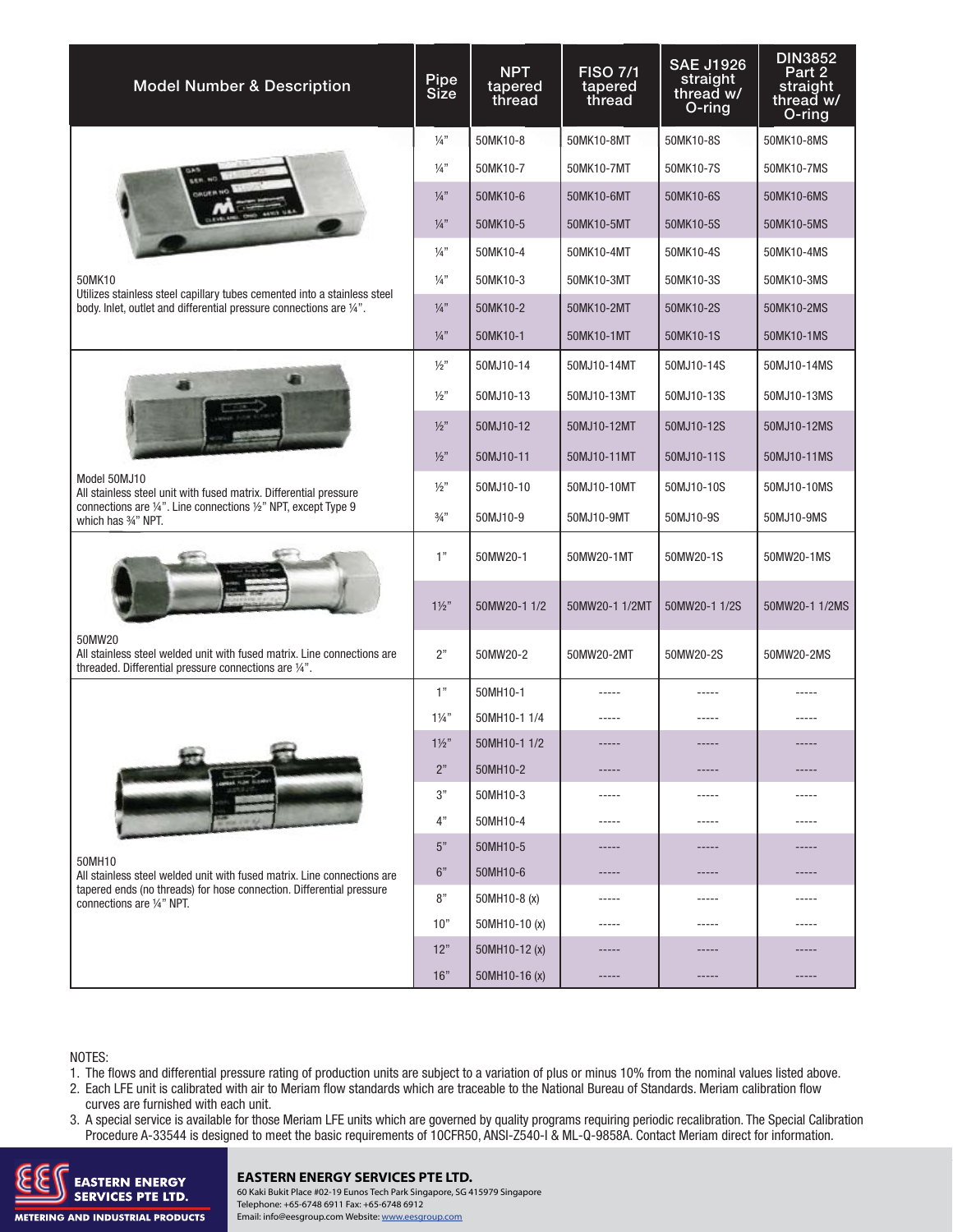| <b>Nominal Air Flow Range</b><br>(29.92" Hg. Abs. & 70°F) |                         | Max. DP<br>In. $H_2O$ | Pipe<br>Size    | <b>Nominal Air Flow Range</b><br>$(760$ MM Hg. Abs. & 21.1 $^{\circ}$ C) | Max DP<br>MM $H_2O$ |                         |       |
|-----------------------------------------------------------|-------------------------|-----------------------|-----------------|--------------------------------------------------------------------------|---------------------|-------------------------|-------|
| SCFM*                                                     | <b>PPM</b>              |                       |                 | CC/MIN*                                                                  | LPM*                | Kg/M                    |       |
| 0.00019                                                   | $1.42 \times 10^{-5}$   | 4"                    | $\frac{1}{4}$ " | 5.38                                                                     | 0.00538             | 6.44 x 10 <sup>-6</sup> | 101.6 |
| 0.00062                                                   | $4.64 \times 10^{-5}$   | 4"                    | $\frac{1}{4}$ " | 17.5                                                                     | 0.0175              | $2.10 \times 10^{-5}$   | 101.6 |
| 0.000124                                                  | $9.28 \times 10^{-5}$   | 4"                    | $\frac{1}{4}$ " | 35.1                                                                     | 0.0351              | 4.21 x 10 <sup>-5</sup> | 101.6 |
| 0.0025                                                    | 1.87 x 10 <sup>-4</sup> | 4"                    | $\frac{1}{4}$ " | 70.8                                                                     | 0.0708              | 8.48 x 10 <sup>-5</sup> | 101.6 |
| 0.0046                                                    | $3.45 \times 10^{-4}$   | 4"                    | $\frac{1}{4}$ " | 130                                                                      | 0.130               | 1.56 x 10 <sup>-4</sup> | 101.6 |
| 0.0081                                                    | 6.07 x 10 <sup>-4</sup> | 4"                    | $\frac{1}{4}$ " | 229                                                                      | .229                | 2.75 x 10 <sup>-4</sup> | 101.6 |
| 0.0149                                                    | 0.00112                 | 4"                    | $\frac{1}{4}$ " | 422                                                                      | .422                | 5.06 x 10 <sup>-4</sup> | 101.6 |
| 0.046                                                     | 0.00344                 | 4"                    | $\frac{1}{4}$ " | 1300                                                                     | 1.30                | 0.00156                 | 101.6 |
| 0.10                                                      | 0.00749                 | 8"                    | 1/2"            | 2830                                                                     | 2.83                | 0.00339                 | 203.2 |
| 0.18                                                      | 0.0135                  | 8"                    | 1/2"            | 5100                                                                     | 5.10                | 0.0061                  | 203.2 |
| 0.38                                                      | 0.0285                  | 8"                    | 1/2"            | 10700                                                                    | 10.8                | 0.0129                  | 203.2 |
| 0.70                                                      | 0.0524                  | 8"                    | 1/2"            | 19800                                                                    | 19.8                | 0.0237                  | 203.2 |
| 1.60                                                      | 0.120                   | 8"                    | 1/2"            | 45300                                                                    | 45.3                | 0.0543                  | 203.2 |
| 3.00                                                      | 0.225                   | 8"                    | $\frac{3}{4}$ " | 85000                                                                    | 85.0                | 0.102                   | 203.2 |
| 7.5                                                       | 0.562                   | 8"                    | 1"              | $2.12 \times 10^5$                                                       | 212                 | 0.254                   | 203.2 |
| 22                                                        | 1.65                    | $8"$                  | $1\frac{1}{2}$  | $6.23 \times 10^5$                                                       | 623                 | 0.746                   | 203.2 |
| 40                                                        | 3.00                    | $8"$                  | 2"              | $1.13 \times 10^6$                                                       | 1130                | 1.357                   | 203.2 |
| 7.5                                                       | 0.562                   | 8"                    | 1"              | 2.12 x 10 <sup>5</sup>                                                   | 212                 | 0.254                   | 203.2 |
| 16                                                        | 1.20                    | 8"                    | $1\frac{1}{4}$  | 4.53 x 10 <sup>5</sup>                                                   | 453                 | 0.543                   | 203.2 |
| 23                                                        | 1.72                    | $8"$                  | $1\frac{1}{2}$  | $6.51 \times 10^{5}$                                                     | 651                 | .780                    | 203.2 |
| 40                                                        | 3.00                    | $8\mathrm{''}$        | $2"$            | $1.13 \times 10^6$                                                       | 1130                | 1.35                    | 203.2 |
| 90                                                        | 6.74                    | $8"$                  | 3"              | $2.55 \times 10^6$                                                       | 2550                | 3.05                    | 203.2 |
| 160                                                       | 12.0                    | 8"                    | 4"              | 4.53 x 106                                                               | 4530                | 5.43                    | 203.2 |
| 250                                                       | 18.7                    | $8\mathrm{''}$        | $5\mathrm{''}$  | 7.08 x 10 <sup>6</sup>                                                   | 7080                | 8.48                    | 203.2 |
| 360                                                       | 27.0                    | $8"$                  | $6"$            | $1.02 \times 10^7$                                                       | 10200               | 12.2                    | 203.2 |
| 640                                                       | 47.9                    | $8"$                  | $8"$            | $1.81 \times 10^7$                                                       | 18100               | 21.7                    | 203.2 |
| 1000                                                      | 74.9                    | $8"$                  | 10"             | $2.83 \times 10^7$                                                       | 28300               | 33.9                    | 203.2 |
| 1440                                                      | 108                     | $8\mathrm{''}$        | 12"             | $4.07 \times 10^7$                                                       | 40800               | 48.8                    | 203.2 |
| 2250                                                      | 168                     | $8"$                  | $16"$           | 6.37 x 107                                                               | 63700               | 76.3                    | 203.2 |

4. The catalog capacities refer to the following base conditions:

Air, 29.92" Hg Abs., 70º F, 181.87 micropoises.

Base Reynold's Number: 300 at 8"  $H<sub>2</sub>0$ , 150 at 4"  $H<sub>2</sub>0$ .

5. SCFM\* - Equivalent air flow at base conditions listed above.

6. All units are offered with optional integral filter on inlet side except those marked (x). Removal or replacement of filter necessitates recalibration. 7. Rated flow pressure and temperature for standard units are 30 psig and 150ºF to maintain laminar flow, calibration, linearity and accuracy.

For higher pressure and temperature rating contact a Meriam Representative, or Meriam Process Technologies direct.



60 Kaki Bukit Place #02-19 Eunos Tech Park Singapore, SG 415979 Singapore Telephone: +65-6748 6911 Fax: +65-6748 6912 Email: info@eesgroup.com Website: www.eesgroup.com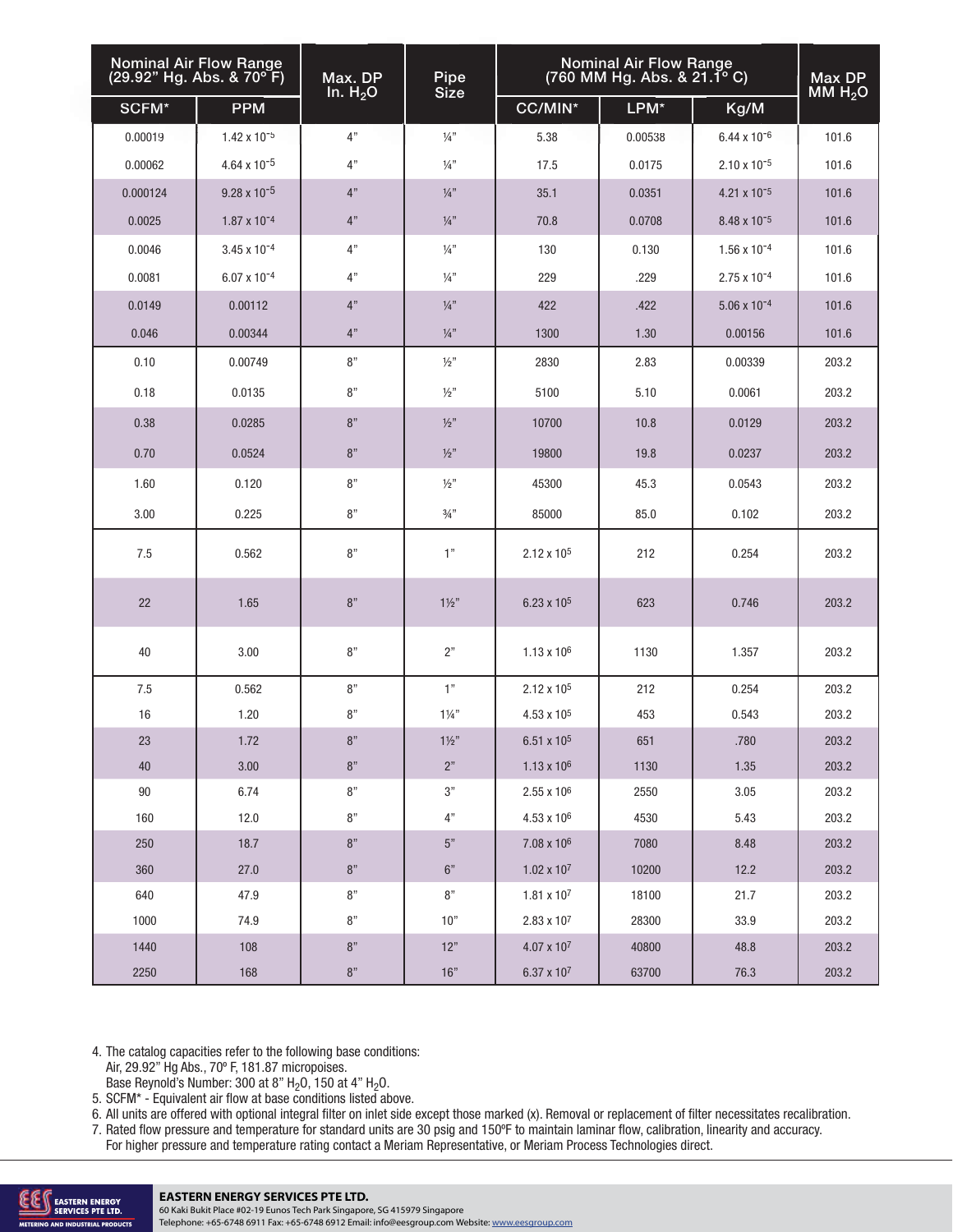| <b>Model Number &amp; Description</b>                                                                                                                                                                                                                         | Pipe<br>Size | <b>NPT</b><br>tapered<br>thread | <b>FISO 7/1</b><br>tapered<br>thread | <b>SAE J1926</b><br>straight<br>thread w/<br>O-ring | <b>DIN3852</b><br>Part 2<br>straight<br>thread w/<br>O-ring |
|---------------------------------------------------------------------------------------------------------------------------------------------------------------------------------------------------------------------------------------------------------------|--------------|---------------------------------|--------------------------------------|-----------------------------------------------------|-------------------------------------------------------------|
|                                                                                                                                                                                                                                                               |              | 50MY15-2 1/2                    | -----                                | -----                                               | -----                                                       |
|                                                                                                                                                                                                                                                               | 3"           | 50MY15-3                        | -----                                | -----                                               |                                                             |
|                                                                                                                                                                                                                                                               | 4"           | 50MY15-4                        |                                      |                                                     |                                                             |
|                                                                                                                                                                                                                                                               | 5"           | 50MY15-5                        |                                      | -----                                               |                                                             |
|                                                                                                                                                                                                                                                               | 6"           | 50MY15-6                        | -----                                | -----                                               | -----                                                       |
|                                                                                                                                                                                                                                                               | 8"           | 50MY15-8 (x)                    | -----                                | -----                                               |                                                             |
| 50MY15                                                                                                                                                                                                                                                        | 10"          | 50MY15-10(x)                    |                                      |                                                     |                                                             |
| All stainless steel welded unit with fused matrix. Line connections are<br>150 lb ANSI flanges. Differential pressure connections are 1/4" NPT.                                                                                                               | 12"          | 50MY15-12 (x)                   |                                      |                                                     |                                                             |
|                                                                                                                                                                                                                                                               | 16"          | 50MY15-16 (x)                   | $- - - - -$                          | -----                                               | -----                                                       |
|                                                                                                                                                                                                                                                               |              | 50MR2-2                         | -----                                | -----                                               |                                                             |
|                                                                                                                                                                                                                                                               |              | 50MR2-4                         |                                      |                                                     |                                                             |
|                                                                                                                                                                                                                                                               |              | 50MR2-6                         |                                      |                                                     |                                                             |
| 50MR2<br>Aluminum housing for low pressure applications. Line connections are<br>150 lb ANSI flanges. Differential pressure connections 1/4" hose barb.                                                                                                       | 8"           | 50MR2-8                         | -----                                | -----                                               | -----                                                       |
|                                                                                                                                                                                                                                                               |              | 50MC2-2                         | -----                                | -----                                               | -----                                                       |
|                                                                                                                                                                                                                                                               |              | 50MC2-4                         |                                      |                                                     |                                                             |
|                                                                                                                                                                                                                                                               | $6"$ I.D.    | 50MC2-6                         |                                      |                                                     |                                                             |
| 50MC2<br>Aluminum housing for low pressure applications. Inlet and outlet are for<br>hose type connections. Differential pressure connections 1/4" hose barb.                                                                                                 | 8"I.D.       | 50MC2-8                         | -----                                | -----                                               | -----                                                       |
|                                                                                                                                                                                                                                                               | 4"I.D.       | 50MC2-4T                        |                                      |                                                     |                                                             |
|                                                                                                                                                                                                                                                               | $6"$ I.D.    | 50MC2-6T                        |                                      |                                                     |                                                             |
| 50MC2-4T / 50MC2-6T / 50MC2-8T<br>Aluminum housing featuring inline filter for low pressure applications.<br>No straight runs required on the inlet side. Outlet designed for a pipe or<br>hose connection. Differential pressure connections 1/4" hose barb. | $8"$ I.D.    | 50MC2-8T                        | -----                                | -----                                               | -----                                                       |

NOTES:

1. The flows and differential pressure rating of production units are subject to a variation of plus or minus 10% from the nominal values listed above.

- 2. Each LFE unit is calibrated with air to Meriam flow standards which are traceable to the National Bureau of Standards. Meriam calibration flow curves are furnished with each unit.
- 3. A special service is available for those Meriam LFE units which are governed by quality programs requiring periodic recalibration. The Special Calibration Procedure A-33544 is designed to meet the basic requirements of 10CFR50, ANSI-Z540-I & ML-Q-9858A. Contact Meriam direct for information.



### **EASTERN ENERGY SERVICES PTE LTD.**

**112 SERVICES PTE LTD.**<br>SERVICES PTE LTD. **Process Process and Telephone:** +65-6748 6911 Fax: +65-6748 6912 Telephone: +65-6748 6911 Fax: +65-6748 6912 Email: info@eesgroup.com Website: www.eesgroup.com